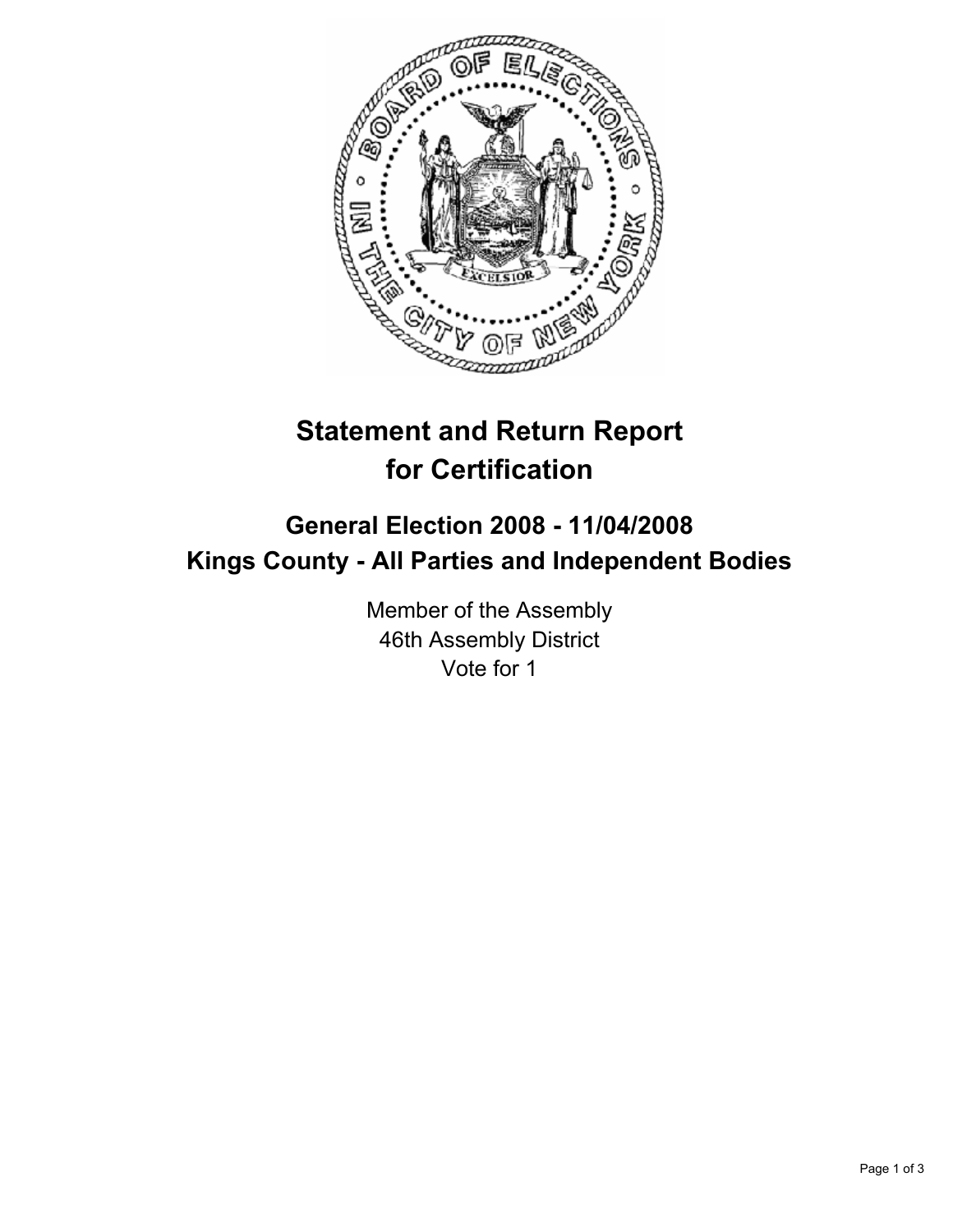

### **Assembly District 46**

| <b>PUBLIC COUNTER</b>                | 32,593 |
|--------------------------------------|--------|
| <b>EMERGENCY</b>                     | 179    |
| ABSENTEE/MILITARY                    | 992    |
| AFFIDAVIT                            | 1,397  |
| <b>Total Ballots</b>                 | 35,340 |
| ALEC BROOK-KRASNY (DEMOCRATIC)       | 18,402 |
| ROBERT P CAPANO (REPUBLICAN)         | 7,066  |
| ROBERT P CAPANO (INDEPENDENCE)       | 500    |
| ROBERT P CAPANO (CONSERVATIVE)       | 684    |
| ALEC BROOK-KRASNY (WORKING FAMILIES) | 891    |
| <b>Total Votes</b>                   | 27,543 |
| Unrecorded                           | 7.797  |